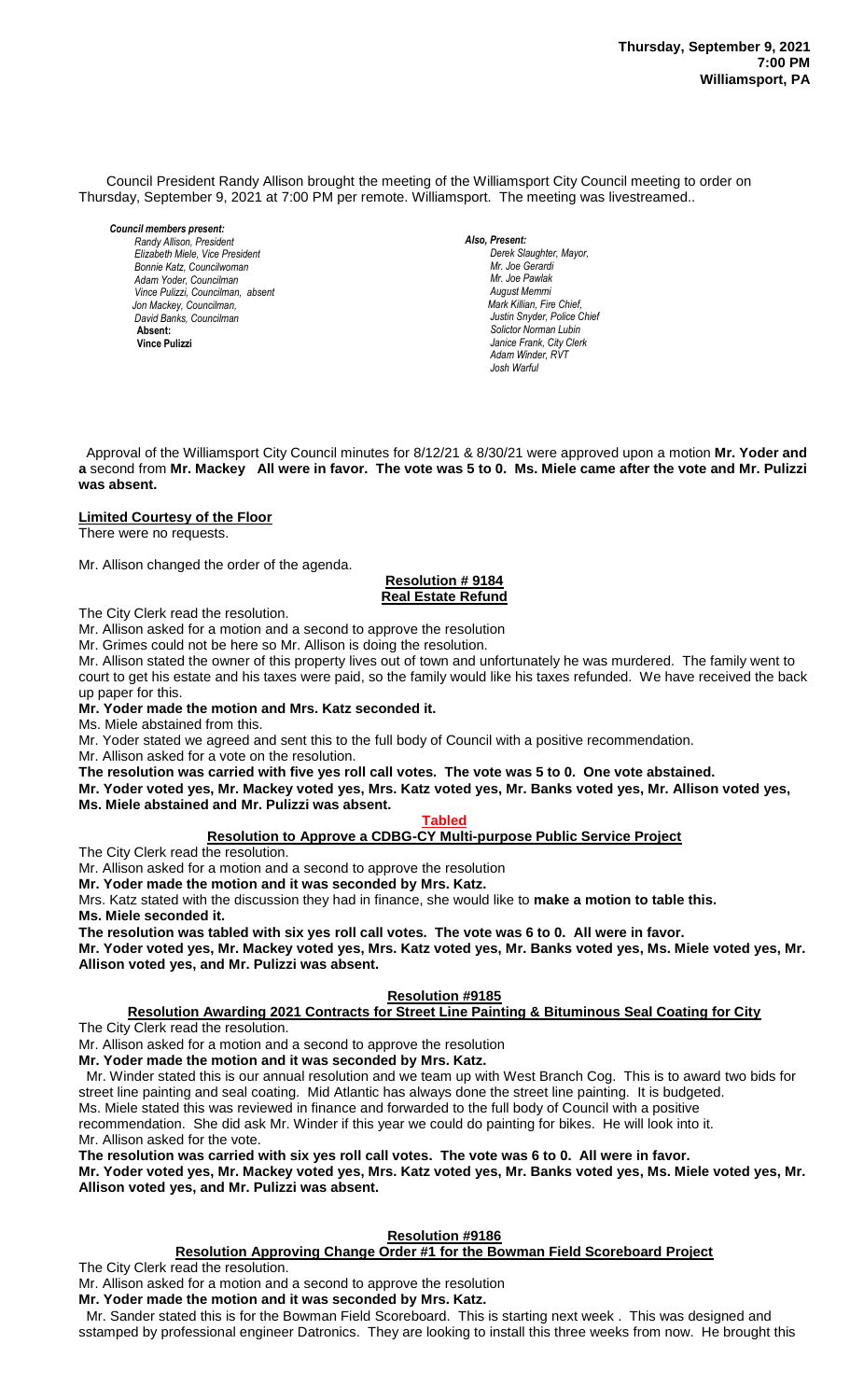to Finance and the major issue was to find funding. He looked through the project with Mr. Pawlak and they couldn't find the money.

Mr. Memmi stated there is a possibility that CDBG funds can be used and he will check with their consultant. Ms. Miele stated this was reviewed in Finance and the orginial estimate was \$150,000 and we received a substantial savings on this. We are committed to provide a new scoreboard and we took issue with the fact that the administration could not find a funding source beside the ARPA funding. We know we received some of the funding. We know we will eventually receive the remainder. We know that recreation is one of the items that falls under that funding, however we have committed as a Council and administration to not extending that funding until we have developed a plan for the funding and what we would like to do with it and the finance committee felt that it was the administrations responsibility to find that funding elsewhere until such a time as we really made a full plan for this. So if indeed we can use funding I think out make the Finance committee more comfortable with this. I defer to other members, but our discussion around it is that we needed to find the funding within the existing city budget and however that needs to happen. You know, if I suppose this of course is not really a City Council finding the money to cover items the administration brings to us is the responsibility of the administration overseeing the way in which the city spends its funds is the purvey of cancel, but if it were to require assistance, if the administration could not take it on itself I'm sure the members of the finance many could help in this particular instance if absolutely necessary, but I would prefer not to go that route. I'm happy to see that Skip has brought up a table and might be able to find funding for this item. I will defer to other members of finance I might have other comment on this. Thank you, Randy.

 Mr. Allison You are welcome councilmember Miele. I was able to listen to finance over the phone on Tuesday so I am pretty familiar with all of these situations. Most of which was in finance. So other finance committee members, Mr. Yoder you had your hand up?

 Mr. Yoder: Ms. Miele summed it up eloquently. I'm just going to say a more accountable going the route, and I thank Skip for working with Jon and identifying that. Jon, I don't know what kind of time crunch this change order is under good I would be comfortable tabling this and waiting two weeks to give Skip the ample time to perform his analysis of what have you and bring it back in two weeks to make sure where countable using that. Additionally that may give you more time to look through other channels as well. So that's the only thing I would add to Ms. Miele's comments. Mr. Sander: They are starting construction next week. I am being as honest as I can be. So delaying it two weeks could be troublesome. It could be trouble.

 Mr. Yoder: There's nothing in the general scope of work that we approved that they could start over in the next couple of weeks?

Mr. Sander: There is running conduit, running wire, but the first thing they're going - the very first thing the country plans to do is demolish and take down the existing scoreboard. Simultaneously start installing a new one, which is 18 foot deep pylon foundations, with steel in them.

Mr. Yoder: Okay. Those are just my thoughts I will - defer to other members of Council I appreciate it across the board.

 Mrs. Katz There are things that come to us like this that have a time crunch. It's a shame that everybody is put in this position. To go off track for a few minutes Jon is the scoreboard going in the same place as the old scoreboard? Mr. Sander actually once I compared the new scoreboard is going in left-center. Time crunch wise I did notify all seven council members on May 25, August 6, August 20 and August 31 of this issue. Just letting you guys know. That's May 24, May 25, August 6, August 16, August 30th, and August 31. Bear with me one moment. The reason I could not take it to Council was because of the Little League World Series. That's the reason I had to wait until today. So the new scoreboard to answer your question directly Bonnie is it is going into left-center, which is more suitable for the Cross Cutters is there is no glare with the sun setting in the West. That's where they wanted it originally anyway.

 Mrs. Katz: I wanted to clarify for the public because there have been questions about that yes, we got your emails and understood where you're coming from with all of this and it just - it is not up to us to find the funding. It really isn't. It is up to the administration to bring the funding to us and this is where the problem comes in and I think this is where Adam and Liz are coming from and I think that's where the discussion was. You right now, Jon we are using and talking to you because so many times these incidents do happen. We want administration to be aware that we feel that they should be more responsible and looking for things. Okay? We should not have to go looking. Mr. Sander: I did bring two viable options to you.

Mrs. Katz: I know you did, Jon.

 Ms. Miele All I was gonna say is that you brought one nonviable option and one potential option. All we are waiting to do is to see if the potential option could iron out. To your point Jon so we know where we stand from an administrative and Council perspective is that the administration has known that it needs to find a foundation for Bowman Field and the administration has not found the funding. So I know since May that we are putting foundation on the field. - - For the fund. Within our existing budget. That is all I wanted to add. Bonnie sorry that I broke in there and that Skip sorry for interrupting.

Mayor Slaughter I take a little offense to it to be quite honest because as we all know since January 2020 when I took over there has been issue with the finances. So when we look at the finances they're not exactly as they appear to be and we know since shortly after January 2020 there has been an Attorney General investigation. I sent it to DA Ryan Gardner because I concerns with the finances and he sent it directly to the Attorney General office. So we are trained to go to the budget is difficult and I don't even know what money we are working with. So I take great offense to that when almost everybody, if not everybody on this call right now knows what we have been dealing with related to the finances. So to try to say that the administration-cannot find money. Part of it is that we don't have a 2019 audit, we don't have a 2020 audit and a lot if that is because of the fact that we have yet to even understand and untangle the financial issues that we are facing. We don't have that on the administration side. Beyond that until we have 2019 audit, until the investigation is finished up, and I don't say too much because I don't want to jeopardize the investigation. I take offense to that - - of course we cannot because when we are looking at finances they have been co-mingled and done so much with that we cant determine what is what. I apologize I'm in the hospital right no because my daughter has a broken wrist, but I take offense to that to say the administration is not doing due diligence when we have been nothing but diligent in bringing stuff to Councill given the extreme circumstances we have been working with.

 Ms. Miele: Derek can I break in please? Thank you. Okay, if your home or another home was financially under investigation for (WORD?) doesn't mean you won't pay your electrical?

Mayor Slaughter: First of all I would not be under financial investigation at home so I don't understand.

Ms. Miele I would try not to either. None of us want to be under financial investigation. My point is that you can't default on all of your financial obligations because you're having one financial issue.

Mayor Slaughter stated and That one financial issue is related to everything because the money we are looking at, I do not know what we are looking at.

Ms. Miele: I understand that, Derek, Everybody feels that way. My point is that we have to continue to run a city despite this issue.

Mayor Slaughter So we should be working hand-in-hand, not saying the administration is not doing their job. You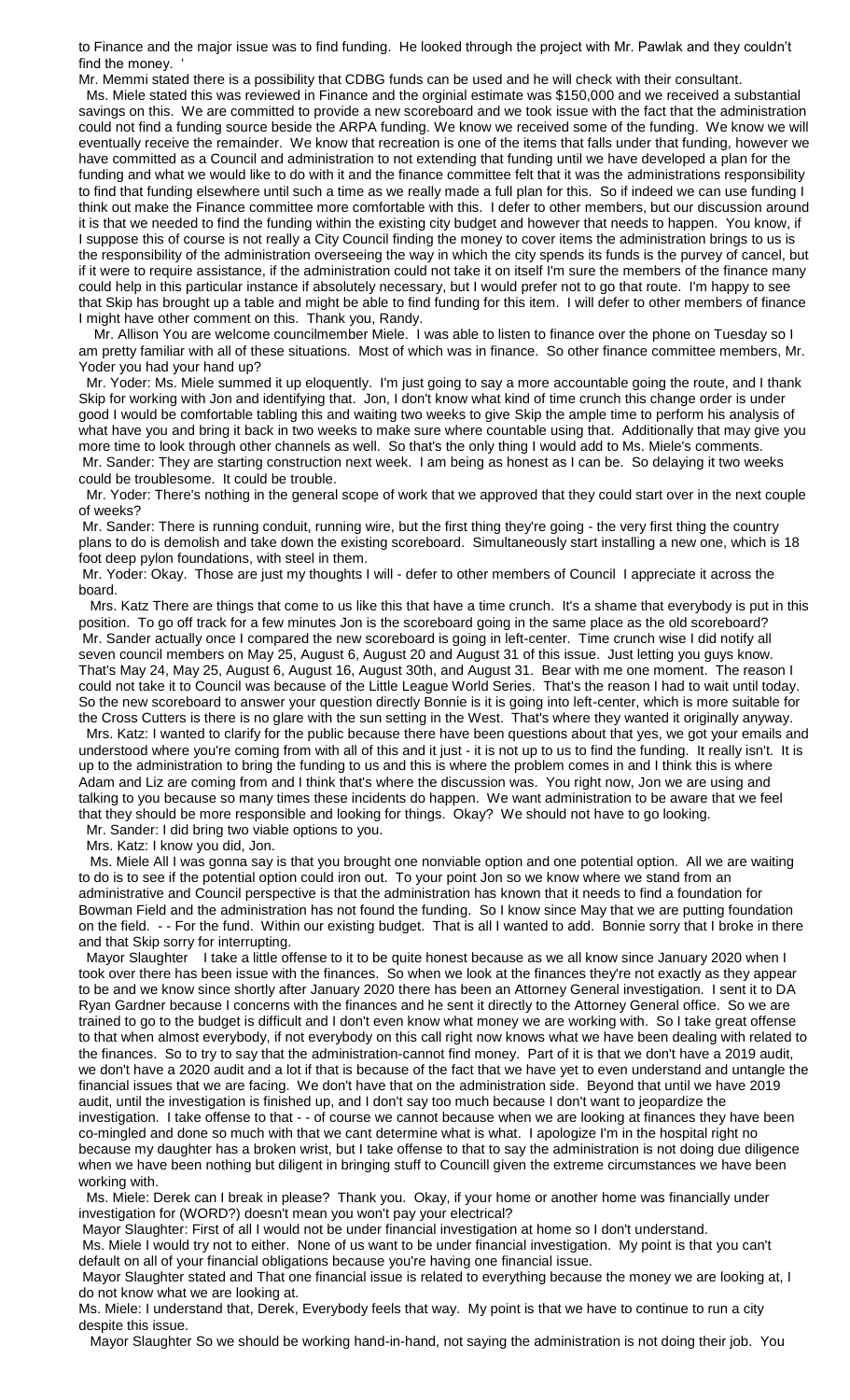understand what we are dealing with so you - the way it should have been presented is that given the circumstances we are under we are doing the best we can to find this money.

 Ms. Miele: That is great, Derek I'm saying since May we have been trying to find the money and we still don't have it. If we knew it was going to be an issue it would have been great for the administration to come to us and say, hey you don't have this money.

Mayor Slaughter: We did come to you and say that. That's exactly what we did. We said here's an option right here. You do not want the option so we emailed and said, we are open to ideas because we are under obviously extreme circumstances that everybody is aware of. That is exactly what we did do and no you are saying that the

administration did not do their due diligence. We are saying to you you cannot get blood from a stone and without the audits.

Ms. Miele We need to approv this today. You are saying to me that we need to approve today. We're telling you yesterday we did not know where the funding was.

Mayor Slaughter: You knew before. What we are saying is that you knew all of the financial issues to say that this is somehow related to us, no it is not.

Ms. Miele: Derek is - it is YOUR job. It is not our job! It is not my job to tell you where the money is coming from. Mayor answered: How many times have we sat down and said Liz, and you have sat in these meetings seeing that the money is almost up. You know that. Don't sit here and act like you do not know.

 Ms. Miele Derek I know that. I know that if I owe money for a whole house and I don't know that's coming from that doesn't mean I don't pay my electric bill.

Mayor Slaughter: What it does mean is that I cannot pay - pull money from somewhere I don't know. They are seeing some of that money in that account should have never been there so you cannot do that either. What I'm saying to you is, I don't know what we are going to do with this money. That is what I'm saying because every account I look at they are like, no that's messed up. No, that's messed up too. No that is messed up too. What I'm coming to you and saying is.

 Ms. Miele: Derek if that's the case in the city's budget then you have not disclosed that to me and I have not. Mayor Slaughter: Oh come on Liz. Stop. Okay. Okay. Come on Stop playing.

 Mr. Allison We are not getting anywhere. I appreciate everybody's perspective on this. I think we are all. Mayor Slaughter: My daughter is being discharged no so I will sign back on as soon as I get home.

 Mr. Allison: Okay. This whole project started, what? Three years ago? It has been a Herculean task to work through it even through the best of circumstances when we knew what all the finances were. The previous administration fumbled the bids twice. So fumbled the bids twice, which delayed everything. There were discussions about what we were going to do and one of the problems is that Senator Yaw went to bat for the city and went to bat for Bowman Field to get this in and get the grant for the city and lobbied hard for it with the governor and we were able to get the money. Once we accepted that we - for all intensive purposes we committed to finishing the project. Legally knowing we could have walked away from it, but we would have put ourselves in a terrible situation as far as our credibility as a city and a governmental institution and as elected officials. So it is a very very troubling to everybody but at the last minute under all kinds of duress and different circumstances that are all legitimate, but at the same time we have needed to find a solution of funding this. I guess my only point is, , but what I am focused on is there are a lot of extenuating circumstances with this particular bid. All the way through that have made it very difficult and maybe it is not the best practice all the time, but I really feel like we are going to have to work together to get this done at the end to bring it across the finish line and then going forward, yes we can set some parameters and other things. My personal preference is that we pass this, but that we asked the administration to come up with the funding plan ASAP and that there may be other options other than what has been mentioned so far besides CDBG money and ARPA money good once things are - once it is put on the front burner and really cut.

Mr. Sander: One more thing. There was a law between May and August where the Daktronics was designing it so it took time for them to compile the design and get me what they needed, what I needed to ask you guys so as soon as I got it I gave it to you. I cannot do anything about the design parameters. Sorry to interrupt you.

 Mr. Allison Yes. I think we are all frustrated. There's no doubt about it and it is all legitimate, but we need to get this done. That is just my perspective from being in on it from the beginning and of the twists and turns that it has taken. So I will leave it at that.

>SPEAKER: A grant from the state and they use the money for other stuff probably.

Mr. Allsion: Pardon me? Who said that?

Mr. Sander: It is a gentleman by the name of James.

>SPEAKER: Sorry My name is Edward I have never done zoom. I am sorry.

 Mr. Allsion: Alright. The money was not used for something else. That is in the public now. I am going to correct that right now and right here. The money has been public and everything about this project has been public. You can mute your self. Other council members do you have comments?

 Ms. Miele Randy can I chime in, not to start any more fights? I sorta got. I apologize Derek for that with you. It was a poor timing and choice. To clarify the funding matrix for Bowman Field a little bit. We received a \$600,000 grant from the state for the scoreboard. The scoreboard has no gone significantly over that amount. So if we are looking at the question of whether or not we had missed the funds at Bowman Field that would be inaccurate. The truth of the matter is that - - as well know and the increasing cost of materials at this point as well would be the original amount of funding that we had for the scoreboard simply is not sufficient to cover it. So sorry Randy just wanted to put that out and some numbers there so that we are all on the same page.

Mr. Allison: Thank you, Liz. Mr. Banks?

Mr. Banks: I want to clarify. What is being proposed tonight is that we pass this - if we were to pass this we would say in the interim we are using ARPA funding while we wait for the CDBG money to possibly open up? Is that correct?

 Mr. Allison I cannot speak to that. Is there anybody from the administration that can answer that question? Ms. Miele: If I could chime in Randy. I would pass this by saying that we would not use ARPA funding and it would come back to us for another vote if ARPA is the only funding they could find. But they can move forward with CDBG or another funding source. That's not personally what I would say.

Mr. Yoder Not to cut you off. I agree with that. Do we want to amend the motion to formally do that?

 Ms. Miele stated Adam the only thing I would say is that we would be amending it with the understanding, it's possible the item will come back to us in two weeks and all of us will have looked at it and there will still be no funding source and we will go with ARPA funding. I would say two weeks and if they want to move forward in the next two weeks we need to find a different funding source. I would put that out there as my sort of solution to what we currently have going on, but really it all depends on other members of Council and how they feel about this.

Mr. Yoder: Okay if that's what we want to do I am fine with that. I would definitely like to see this - if Skip's option does not work out for sure. I will support this given the time crunch and what have you.

Mr. Winder: Mr. Allison can I throw something out there.

In the current budget we ordered a truck for streets and parks that is roughly \$60,000. It does not sound promising that we will receive that this year. I mean if I can confirm from the dealership that it is not going to be here this year we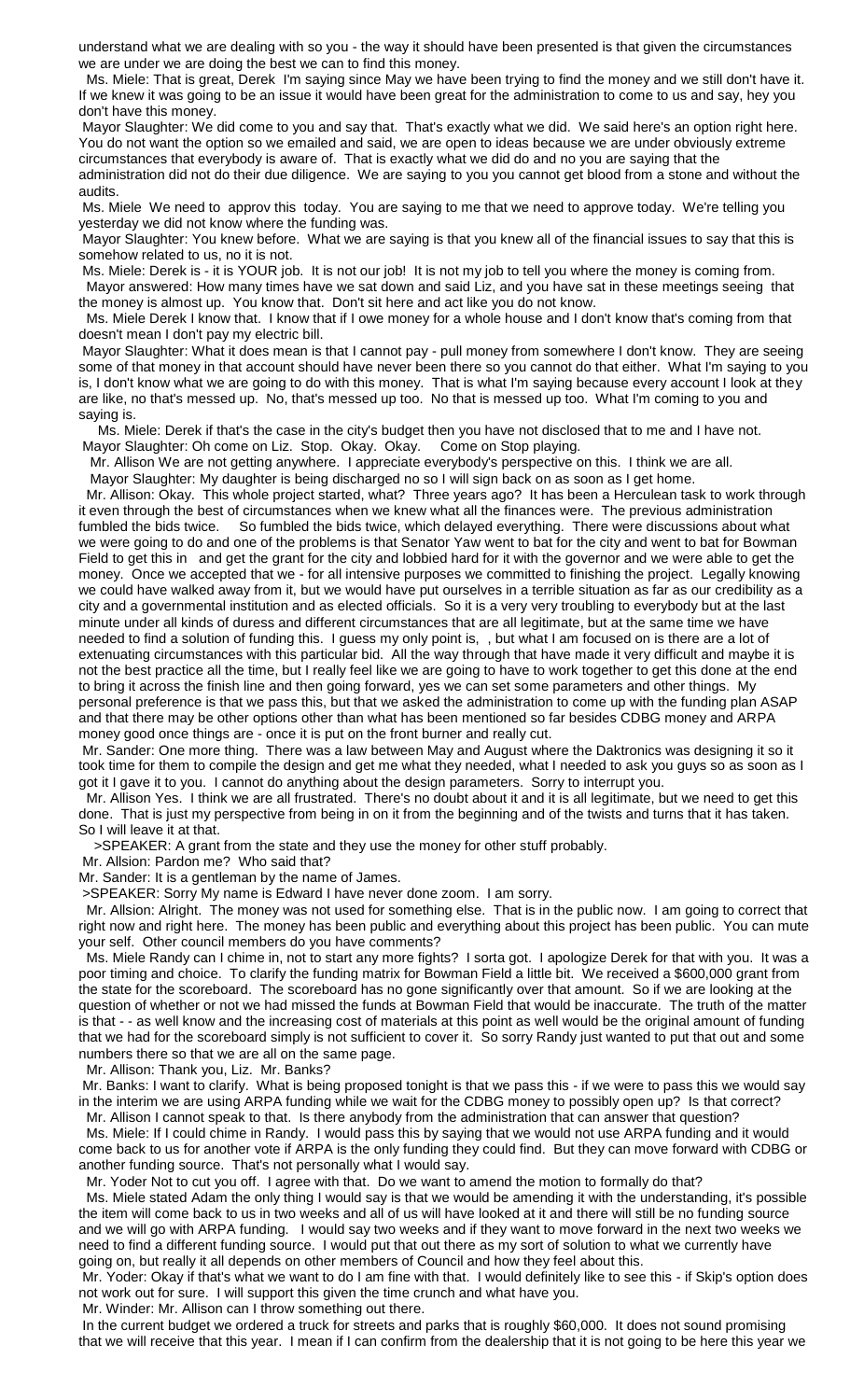could always use that funding for the scoreboard. I would just require counsel to commit to putting that money back in the budget for next year.

Mr. Allison: Okay. Thank you for that.

 Mr. Winder: It is a viable option and I can confirm with the dealership that it will not be here so it will lessen the amount that we have to find some respite.

Mr. Allison: Thank you Mr. Winder. That is a generous offer and that is outside of the box thinking. I appreciate that and from what I understand Mr. Sander you went through the budget with Mr. (NAME?). To see if there's any line item that was dedicated to this. Is that correct?

Mr. Sander: If there is any line item that was not already used or was not going to be used this year. We did not find any.

Mr. Allison: Okay. So that goes to the point that other than CDBG money or ARPA money there may be some one or two other things that could be paired together that would take care of this bill and allow us to move on and get the project done. So I really think it is there. It will take a little bit of digging and putting some heads together. Not just having people having to do all of their own research. In any case other comments from Council numbers on that? Mrs. Katz,: Randy I think what we are all saying from the finance committee is that we don't want to see money allocated from ARPA at this point. We have not sat down and come up with a plan. We all are aware of what money we have there, but we want a plan for that. We don't want to just - okay we need money for this let's use that. You cannot just do that and we don't want to see that done because we do not have the money in our budget left over from anything. So we have to be careful with what we are going to do with this money. It is a godsend, yes, but it cannot be used for things that we have to use this. You know where we stand with the budget and hopefully they are starting to work on the budget to see where we stand with all of this.

Mr. Allison: Good point Mrs. Katz and I think Councilwoman Miele, and as I said I listened into the finance committee and I saw the conversation. I think the intent of the finance committee is that as Councilwoman Miele said, we can spend the money, but we need parameters, we need a plan, we need dedicated projects or areas that we agree to spend that money on and then we are on solid ground because we are not grab a bagging or plugging holes in the bike. So I really think when you get down to it we are all on the same page and we will come to an agreement, but so. I do not want to dominate the conversation or anything. Anything from other Council people? Mr. Mackey, yes? Mr. Mackey: Yeah, Randy I mean I agree with what you're saying, but to Bonnie's point, to Adam's point, to Liz's point, and from past conversations that this Council has had on other issues we are all about not setting a precedent for making bad decisions or undermining anything. So, you know, this ARPA money, there is a lot of it, but we have to be careful with how we spend it. If that means that the cross cutters scoreboard gets delayed a little bit then I think that is what has to happen. I also understand what you're saying. This has been a long process and we want to get this done, but I personally, you know, it is going to be hard - if we start doing this like Bonnie said. If we start, well we just need a little bit so let's take a little bit. Next thing you know it is all gone. I would feel better if we can just come up with a solution to this tonight and figure out exactly how can we get this - how can we keep the scoreboard on track, but not use the ARPA money. It sounds to me that Adam Winder has a viable option for that. Does that mean that when maybe need to table this and come back in two weeks. John is two weeks really going to set this whole project back? Be honest.

Mr. Sander answered they are supposed to start Sept. 13, Monday.

Mr. Mackey That's a start date, we don't have to pay the bill until they are finished, right?

 Mr. Sander: Daktronics has asked me where the approval is. I told him it's not here yet and we don't have the approval he appeared.

Mr. Allison: They are not going to go on goodwill or good intentions. They want it signed on the dotted line. To be clear I was not advocating using ARPA money. I guess I was not clear enough on that. I was advocating that we should work together to get this over the finish line. I think we are all on the same page there.

 Mr. Mackey I would say that as far as Council is considered we are on the same page but I don't want to speak for Dave and Vince, but I have heard from everybody else.

 Mr. Sander I did get a call from the Cross Cutters today and they were concerned about this targeting past. Just putting that out there.

 Ms. Miele I think there is a solution to that. We are going to pass it on the condition that we find another pot of money to use other than the 1015 fund. I think we have two viable options on the board so we are looking pretty good.

 Mr. Allison: Yeah exactly paired I will repeat what I just said. Daktronics is concerned that we sign on the dotted line. They could care less how we work it out internally with the funding. That is on us legally. They want it committed to and I don't think that we are in disagreement on that and I think we are confident that it can be found outside of ARPA. I was just worried that the issue was slipping away quick there. So is somebody going to move on that suggestion? Mr. Yoder.

Mr. Yoder: I move that we move on the matter and condition of not using ARPA at the moment.

Mr. Allison: I'm not sure if that has to be amended. Mr. Lupin is on by phone.

 Mr. Lubin: You would have to make an amendment to say that you are approving the solution and adding an amendment to it that administration is not to use the ARPA funding. It will need counsel approval.

Mr. Yoder Randy I **move to make an amendment to the motion to add that American rescue plan funding is not to be used for this project without further council approval**.

**Mrs. Katz I will second that.**

 Mr. Allison asked: Is there any other further discussion on this amendment? Okay we will have the vote Mrs. Frank. **The amendment to the resolution was carried with six yes roll call votes. The vote was 6 to 0. All were in favor.Mr. Yoder voted yes, Mr. Mackey voted yes, Mrs. Katz voted yes, Mr. Banks voted yes, Ms. Miele voted yes, Mr. Allison voted yes, and Mr. Pulizzi was absent**

Mr. Allison asked for a vote on the orginial resolution.

 **The resolution was carried with six yes roll call votes. The vote was 6 to 0. All were in favor.Mr. Yoder voted yes, Mr. Mackey voted yes, Mrs. Katz voted yes, Mr. Banks voted yes, Ms. Miele voted yes, Mr. Allison voted yes, and Mr. Pulizzi was absent**

 Mr. Allison . Motion passes 6-0. Good job counsel and everyone. Mr. Sanders, Mr. Winder, Mr. Memmi, Mayor Slaughter. If I forgot anybody. It was a spirited discussion, but that is democracy in action and that is how it is supposed to function in the public .

Mrs. Katz: Randy if I can add to that. This is how the administration should work. Whisk it, with Winder, this is how it should work to see how we can overcome our problems financially. I think this is what we are seeing. The administration can come up with creative ideas. I do think Skip and Adam, and thank you Jon I guess it in the finance meeting. You brought it from 150 grand to \$64,000. Thank goodness we don't have to find \$150,000 paid. Mr. Winder: Can I ask one quick question because my idea for the truck.

So if we were to use that line item it would have to come back in front of counsel for a transfer of that line item where we could ask the Council to make that resolution that says to put the money back in next year, correct? Are you following what I'm saying?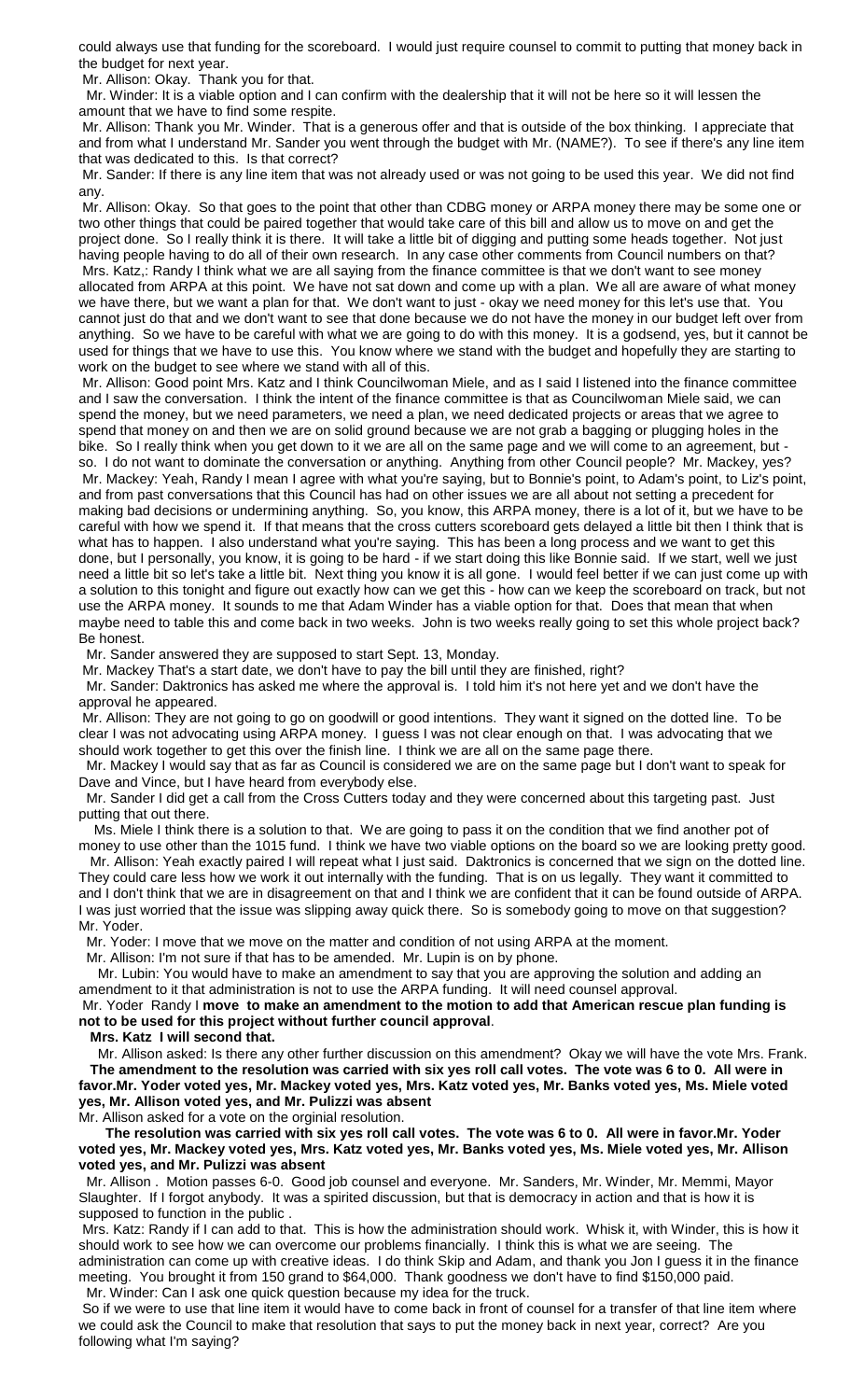Mr. Allison: So if we are requesting that money to be transferred from the line item to the truck, to the item for the scoreboard. That has to come before counsel to move that money, correct?

 Mr. Winder So at that time we could at the line which that since we are doing this we know that we ordered the truck in 2021. Council will put the money back in the budget in 2022.

Mr. Allison: Yes. The truck has been ordered, correct?

Mr. Winder: Corrected it was ordered in January, but due to the major issue with the chips it just - I will call it reordered, but they resubmitted the order through Chevrolet and they are not sure when they are going to start assembling them so our 2021 truck may actually be a 2022 truck until we get it because they may not manufacture it until next year.

Mr. Allison: Okay. Yeah, I mean that is a legal commitment that we made to purchase that. It is all a part of working out a budget.

Ms. Miele stated Randy, Adam makes a good point. Well the only potential issue with choosing to extend at this way, Mr. Winder I guess I would say if we have money and CDBG that would be a wiser source if we can utilize CDBG for this. Mr. Winder we will not be able to fund your truck through ARPA funds if we so choose. I know that, but I am just saying that Council needs to be aware of that. That we cannot - this is not the since I went on making, it is just not an expense that we are making in 2021 and consequently we are deferring expenditures. We are stealing from Peter to pay Paul. The items that we will then be - that Peter will need to be reimbursed for cannot be reimbursed through ARPA funding. So it would be my suggestion that we fully explore the idea of CDBG funding or other elements of the budget that we don't necessarily need to put that in next year before we take Adams nuclear option there. Okay?

Mr. Allison: I totally agree. That should be down the list - that is a failsafe.

 Mr. Winder: Correct. I think there are a few other options that we could really look at. Maybe trimming some things, whether it is streets and parks, look at what is left in the facility maintenance budget over at Bowman Field I don't know what is left there. Not sure because I was not involved with John and Joe on all that they looked at, but we could definitely look at some areas and look at some savings to accumulate the money.

Mr. Allison: Okay, thank you again Mr. Winder. Much appreciated. Let's move on to item 10 then.

## **Resolution #9187**

#### **Resolution to Approve the 2021 James David Robinson Cultural Arts Grant Program** The City Clerk read the resolution.

Mr. Allison asked for a motion and a second to approve the resolution

**Mr. Yoder made the motion and it was seconded by Mr. Banks.**

Ms. Drummond: The resolution you have in front of you is for our 2021 cultural grant. This grant goes out citywide. Different organizations are able to apply for it. We only had two recipients this year that actually applied and were able to complete their programs with the restrictions that the CDC had been one is for the community art center for a student summer stock program and the other one is the Bald Eagle art league for their ways garden art show. Both of these programs were completed and their final report were turned in and they are no just awaiting your approval to receive their funds.

Mr. Allison: Thank you Ms. Drummond. This was reviewed in finance?

Ms. Miele: This was reviewed and finance fortunately for everybody that attended the Council meeting they will hear my voice. This was reviewed in the Council meeting and approved. The only point we made was that both of these events are somewhat long past I think the summer stock musical happened in July in the art league happened in June. We noted with Kayla it would be nice if we looked over our existing regulation for this item, which is a completely city on a grant to make it possible for organizations to receive notification of their funding prior to their event that is to say, it seems as though it would be helpful to know whether you are getting \$800 or \$1500 through funding before you held your event and sort of spent the money. So we did discuss with Kayla that we could perhaps it done in January and look at modifying the requirements to make that a reality. Aside from that we passed it to the full body of counsel. Thank you.

Mr. Allison asked for a vote on the resolution.

**The resolution was carried with six yes roll call votes. The vote was 6 to 0. All were in favor.**

**Mr. Yoder voted yes, Mr. Mackey voted yes, Mrs. Katz voted yes, Mr. Banks voted yes, Ms. Miele voted yes, Mr. Allison voted yes, and Mr. Pulizzi was absent**

#### . **Resolution #9188**

#### **Resolution to Approve & Renew the Partnership Agreement between the City & STEP AmeriCorps for a Full-Time Service Member in the Recreation Department**

The City Clerk read the resolution.

Mr. Allison asked for a motion and a second to approve the resolution

**Mrs. Katz made the motion and it was seconded by Ms. Miele.**

Ms. Miele Yes indeed, Finance viewed this item and finance holds more discussion relating to it. This is to hire a new full-time AmeriCorps member in the Recreation Department.. It is pretty nominal. As between eight and \$9000 for a full-time person for an entire year and it is possible that we can actually reduce the amount of funding required through use of AmeriCorps through making rescue plan funding. That would make it more reasonable. That said the finance committee had a lengthy discussion about the need for a full-time AmeriCorps member in the recreation apartment. That - as Ms. Drummond put it up her two was a full-time AmeriCorps member when she was hired by the city and, you know, she worked for AmeriCorps before she was hired on as the recreation director. That said Ms. Drummond was hired in February towards the beginning of the recreation season, which is why I think there was not quite so much question about her hiring. Ms. Drummond did tell us what she had accomplished and what she and Jesse (NAME?) who was the prior recreation director worked on together during the winter months in the past and we had asked her, correct me if I'm wrong anybody, but we asked her to give a description to the full body of counsel of the projects that she saw in the future for the person who she will be hiring from AmeriCorps would we have not identified the person imprudent there's a handful of candidates that we will interview after we commit to a full-time hybrid as you know, I think is just Bonnie and I at that point had asked Kayla to give us a summary and I think really to sort of prepare a work plan for the winter for this candidate so that we knew that we would be starting off on the right foot and giving the person a sense that they were working and there was work for them to do in the city. You know, the first month or two of implementation really sets the stage for the remaining months moving forward and we will need the person to be working hard come next summer. Ms. Drummond did you have anything that you had time to put together between Tuesday and now? I know we have a number of winter events coming up, but will you talk to us a little bit about your plans for this person here for the next several months until next May, next April?

Ms. Drummond: I do have four upcoming events between October to December as well as plans starting tomorrow to continue on the project for the local community swimming pool, memorial pool, splash Cove. So that is taking a lot of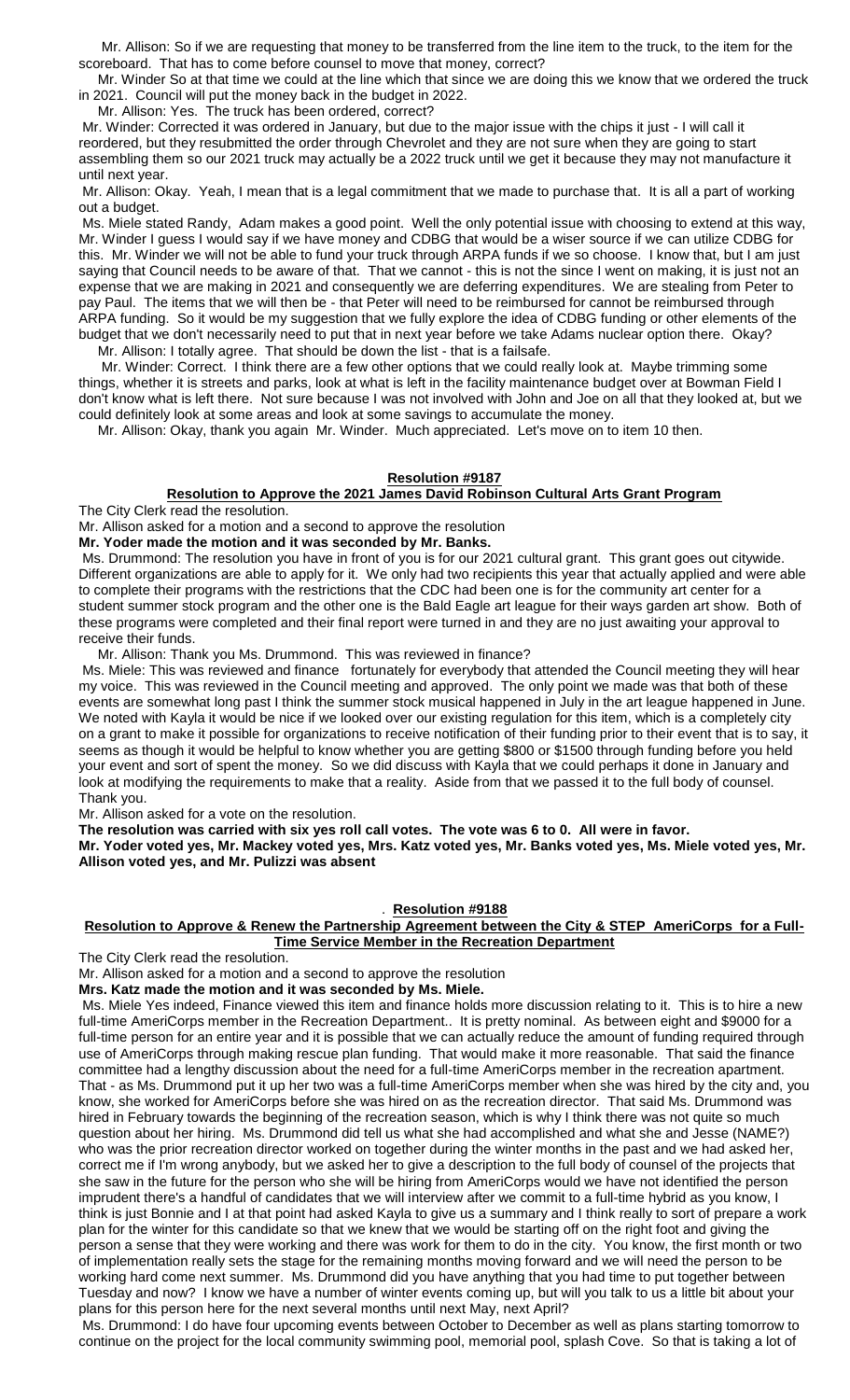my time currently and I apologize for not getting you the list of projects and the day-to-day things that that person would be expected to be doing. There are plenty of things that go on in recreation, not just those summer months. When this is what we call my off-season, I'm going over everything that is prior to the summer passed. Getting those bills together. I know we are doing budget so we would be doing - that person would be helping with that as well. Doing check requisitions. Day-to-day changes for the needs of the department as far as recreation and Parks. No, I cannot speak on the behalf of the public works because I may work directly with them, but their system and the way they operate is completely different from how my office is operated. There is a lot to be learned in the recreation. I was with AmeriCorps and Jesse three years prior to being hired on and to this day I'm still learning everything new. Things are constantly changing. I have things I go to the pool, parks, playgrounds that I myself have to continue obtaining, training certifications and I require this person as well to be able to help me when needed as well as helping the office answer phones. Reaching out to communities for volunteers. Reaching out to the community as to what needs need to be provided. There are many many things and that list continues on.

Ms. Miele: Thank you Miss Drummond. That is really what we were hoping to hear. So Randy I think the discussion is thus obviously a full-time AmeriCorps member in the recreation department gives us staff in the heaviest parts of our recreation season and that's just to make certain that that person is put to work and is working hard from the minute they arrive with the city and, you know, but the person really even though they are here through AmeriCorps becomes an employee of the city and learns both about the public elements, but also about the city operations and recreational operations. With hopes that this will also enable the individual to go out and much has Ms. Drummond has moved into a path because they receive training from the city. I will defer to other members of finance and Council for further comments

Mrs. Katz stated this resolution was sent to the full body of Council with a positive reccommendation.

 Mr. Mackey If you can hear me could we make sure that everybody is muted. We have some people that are on muted and it is causing a lot of background noise. Aside from that, while we are in the Kayla section of the agenda. I just wanted to commend her for the welcome to the world. It was a really great event. I was down there for a couple of hours helping place vendors, but I think Kayla got there at 8:00 a.m. in the morning and Kayla, remind me again what time did you get home that night?

Ms. Drummond: I did not leave until the last vendor left and I was a little after 10:00 p.m..

Mr. Mackey Again, it was a great event and Kayla really worked hard on that and I just wanted to say great job. I think iMr. Allison Well said Mr. Mackey. Other comments from Council member's? Hearing none, Mrs. Frank on the motion please.

#### **The resolution was carried with six yes roll call votes. The vote was 6 to 0. All were in favor.Mr. Yoder voted yes, Mr. Mackey voted yes, Mrs. Katz voted yes, Mr. Banks voted yes, Ms. Miele voted yes, Mr. Allison voted yes, and Mr. Pulizzi was absent**

## **Lot Consolidation – Revapuri LLC First St**

 Mr. Knarr Thank you . What I'm presenting to you is a Lot consolidation request from the lands of Revapuri LLC. The property is located at the corner of First Street and Main Street. There's a total of six parcels. They are located within the commercial zoning district. What he is requesting to do is to combine them all as one for a future development that he is looking and working on with us in the city to develop the property as far as a commercial property. It was reviewed by both County planning as well as our city planning and they passed it with a positive recommendation and I do have a representative and I can answer any additional questions.

Mr. Allison: Questions or comments from Council members?

Mrs. Katz: It is Bonnie, Randy. I'm just happy that this will be utilized into the properties - the properties will be utilized for something that will be - it is not residential, you are talking business I take it.

Mr. Knarr It is within the commercial zoning and it would have to be meeting commercial. Tentatively what he is looking at is that the first floor will be commercial uses whether it be restaurants or laundromats in the upper floor would be residential housing.

**The lot consolidation was carried with six yes roll call votes. The vote was 6 to 0.**

**Mr. Yoder voted yes, Mr. Mackey voted yes, Mrs. Katz votes yes, Mr. Banks voted yes, Ms. Miele voted yes, and Mr. Allison voted yes. Mr. Pulizzi was absent.**.

## **Sub Division – James Hepler 917 Arch St**

 Mr. Knarr I am presenting to you as a one subdivision request the property is located at 917 arch Street and it's within the commercial zoning district. Lot 1 will contain 2984 square feet and it does have a building on it and the residual will contain 7900 square feet. Each again will contain a structure on them. They are within the commercial zone. This did go before the zoning hearing board for the Lot consolidation because the rear yard setbacks are currently not met and is nonconforming and under the zoning rules whenever you subdivide you are supposed to meet at currently. So does not meet the rear yard setback of 15 feet so they are asking - they had asked from the zoning hearing board a nine foot variance and the zoning hearing Board to grant them. Again, the property was existing. The building had already been there. They already did not meet the rear yard setbacks. It was a part of that subdivision and it did require to go to the zoning hearing board. Zoning hearing board to grant the variance. So therefore at this point he is requesting to subdivide it and they will have two structures on it. It is within the commercial zoning district. It was reviewed both by the County planning as well as the city planning and tested with a positive regulation. Mr. Allison asked for motion and a second on the sub division.

**Mr. Yoder made the motion and it was seconded by Mr. Banks.**

**The sub division was carried with six yes roll call votes. The vote was 6 to 0.**

**Mr. Yoder voted yes, Mr. Mackey voted yes, Mrs. Katz votes yes, Mr. Banks voted yes, Ms. Miele voted yes, and Mr. Allison voted yes. Mr. Pulizzi was absent.**.

#### **Demolition - 971 Second Street Penn College**

 Mr. Knarr: What I'm presenting to you is a demolition request from Penn College for the structure located at 971 Second Street. It is located within the institutional zoning district. The property had been in a trust and Penn College had purchased it, the structure was used as a single family dwelling and is currently vacant. The pictures that you do have before you, the property had a lot of structural damage and again had sat vacant for a while because it had belonged to a trust and therefore Penn College purchased it and are requesting to demolish the building to create more light within the area.

Mr. Allison asked for a motion and second

**Mrs. Katz made the motion and it was seconded by Mr. Mackey.**

Mr. Allison asked for a vote on the demolition.

**The demolition was carried with five yes roll call votes. The vote was 5 to 0. One abstained.**

**Mr. Mackey voted yes, Mrs. Katz votes yes, Mr. Banks voted yes, Ms. Miele voted yes, and Mr. Allison voted**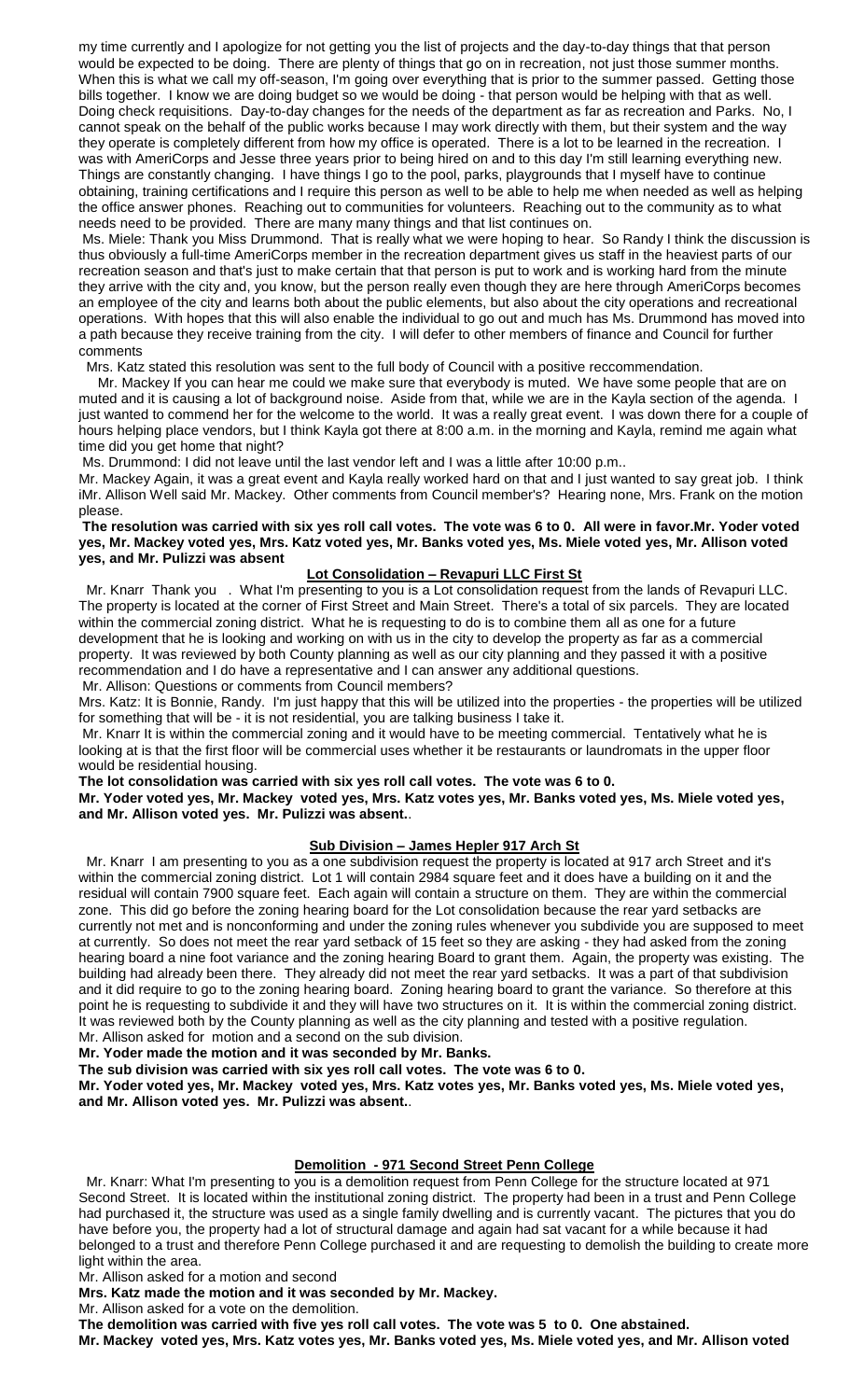#### **yes. Mr. Yoder abstained. Mr. Pulizzi was absent**

#### **Certificate of Appropriateness 202 W. Fourth St**

Mr. Knarr: What I present to you tonight is a certificate of appropriateness request from 202 W. Fourth Street. It is the current genetic hotel. What they're requesting to do is place two signs on the corner of the building. One facing West fourth Street and one will face William Street. You have attached drawings showing you what the signs will look like. Currently those signs that are there are actually just banners, but they are going to put a more permanent signage up there. Without the size of that will be a three foot by five foot, by 30 inch. It will be a vinyl covering to look liquid. It will be internally illuminated and at this point in time like I said I can answer any questions at this time.

Mr. Allison Thank you Mr. Knarr. Are there any questions tonight?

Mrs. Katz: When I saw the signs and saw the material I wondered when this would come to us but I think this is going to look really good when it is lit up..

Mr. Allison: Other comments or questions? Thank you Councilman Katz I agree. Is there a motion?

**Mr. Yoder made the motion and it was seconded by Mrs. Katz.**.

**The certificate of appropriateness was carried with six yes roll call votes. The vote was 6 to 0.**

**Mr. Yoder voted yes, Mr. Mackey voted yes, Mrs. Katz votes yes, Mr. Banks voted yes, Ms. Miele voted yes, and Mr. Allison voted yes. Mr. Pulizzi was absent.**.

## **Certificate of Appropriateness – 339 Market St**

 Mr. Knarr: The certificate of appropriateness request is to be located at 339 Market Street. It is called the bar and market. It is a part of that structure. What they are requesting to do is basically paint the attached attorney's office the same color as the restaurant that they have next-door. The color of the restaurant had been previously approved by Council, probably over a year or two years ago for the city Council and it's a black coloring is what they use. So what they are requesting to do is the picture you have is painted to match the property to the right. They are going to match that black with it as well as paint the trim on the second and third floor. It will basically bring that whole building in harmony and again, council did approve this several years ago. That color of black for the actual establishment at the bar and market.

 Mr. Allison: Thank you Mr. Knarr. Any other questions or comments from councilmembers? Mrs. Katz. Mrs. Katz: I think that will make the whole area wonderful to look at. You have always done a good job with it and this

is just going to clean it up a little more.

Mr. Mussare: Thank you very much. We are really excited to finally get this building, being one of the oldest buildings in downtown Williamsport, built in 1821. We are super excited to get everything repaired and back to looking the way it should.

**Mr. Yoder made the motion and it was seconded by Mrs. Katz.**.

**The certificate of appropriateness was carried with six yes roll call votes. The vote was 6 to 0.**

**Mr. Yoder voted yes, Mr. Mackey voted yes, Mrs. Katz votes yes, Mr. Banks voted yes, Ms. Miele voted yes, and Mr. Allison voted yes. Mr. Pulizzi was absent.**.

#### **Tabled**

#### **Resolution Appointment of Director of Public Safety**

The City Clerk read the resolution.

Mr. Allison asked for a motion and a second to approve the resolution.

**Mrs. Katz made the motion and it was seconded by Mr. Banks.**

 Mayor Slaughter: What I have before you is a resolution for the appointment of chief Justin Snyder to Director of Public Safety. We had a conversation in Finance This was just discussed and it was sent to the full body of Council with no recommendation. There was conversation around many of the directors, Director of finance, director of administration, director Public Safety, etc. and what that might look like moving forward. The need to possibly revisit the administration of code. So that is kind of where that went, but it was reviewed in finance and sent with no recommendation.

Mr. Allison: Thank you Mayor Slaughter. Councilwoman Miele with finance?

 Ms. Miele: Yeah, thank you Randy. It was reviewed by the finance committee and sent with no recognition. I don't believe, although I cannot speak for other numbers of finance that our intent was to encourage anyone to not vote for Chief Snyder is the head of public safety, but we wanted to encourage some robust discussion related to the nature of the department heads and what we feel our department has a role in, which is the city. No, and I actually think Mr. Yoder if you would mind, could I pass this on to you? Adam Yoder really led the discussion and made some excellent points and I think perhaps it would be better if he represented some of the initial discussion and the rest was done.

 Mr. Yoder, thank you Ms. Miele. We had a vigorous discussion on this. It is related to the Director Public Safety. The discussion was really surrounded on, do we really need this role or not? When we amended a law of the code last year to get it up to speed to modernize the checks and balances that are in the third class charter law, . This was one of the roles that we knew was still kind of fluid and needed fleshed out. So we had discussion on, do we really need this role and if we do should we or shouldn't we actually find the money to fund it and hire a professional staff member and that certainly, given some of the discussion we have had tonight would not be without its challenges, but if it is something that is important to have we had discussion on whether it should or should not be funded and are broadly speaking, similar conversation with a lot of the other apartment heads. There was discussion with public works and some of the - I think challenges that the administration has had in trying to fill that role there certainly discussion and I think an eagerness from the finance committee specifically to help if there are any changes to law that need to be made or what have you. I think that we are here to aid those efforts. We had some discussion on RVT falls into that. We wrote that out as a new department and have not had a confirmation there. Had more discussion on finance and administration something that has been lacking in the city for a long time I think we are still missing, I think finance agreed was really the strategic nature of the role of the former director of administration and now their amended finance and ministration. What does that look like and, you know, when we figure out what that looks like, how do we find it? So that kind of hit everything. I will defer to other members of the finance committee, Bonnie. You aided the conversation and council. So if you find anything just chime in.

Mrs. Katz. One of the things we did discuss was that it was one person holding two positions. That's one thing and I think that's in the administrative code. Not that we don't trust the judgment of what is going on with the chief. I mean he is doing a really remarkable job. I think where finance is coming from is we are trying to help clean up everything in the city to make everything more organized and more running smoothly. I think that's what our objective is. At least that is what my objective is. This is of Public Safety and I do note the chief does not live in the city. There is a residency clause. That is one of the things that we did not discuss. I did question, is it the city code, do we need a public safety director because we've looked at what the chief has done. What Marc Killian has done, but the fire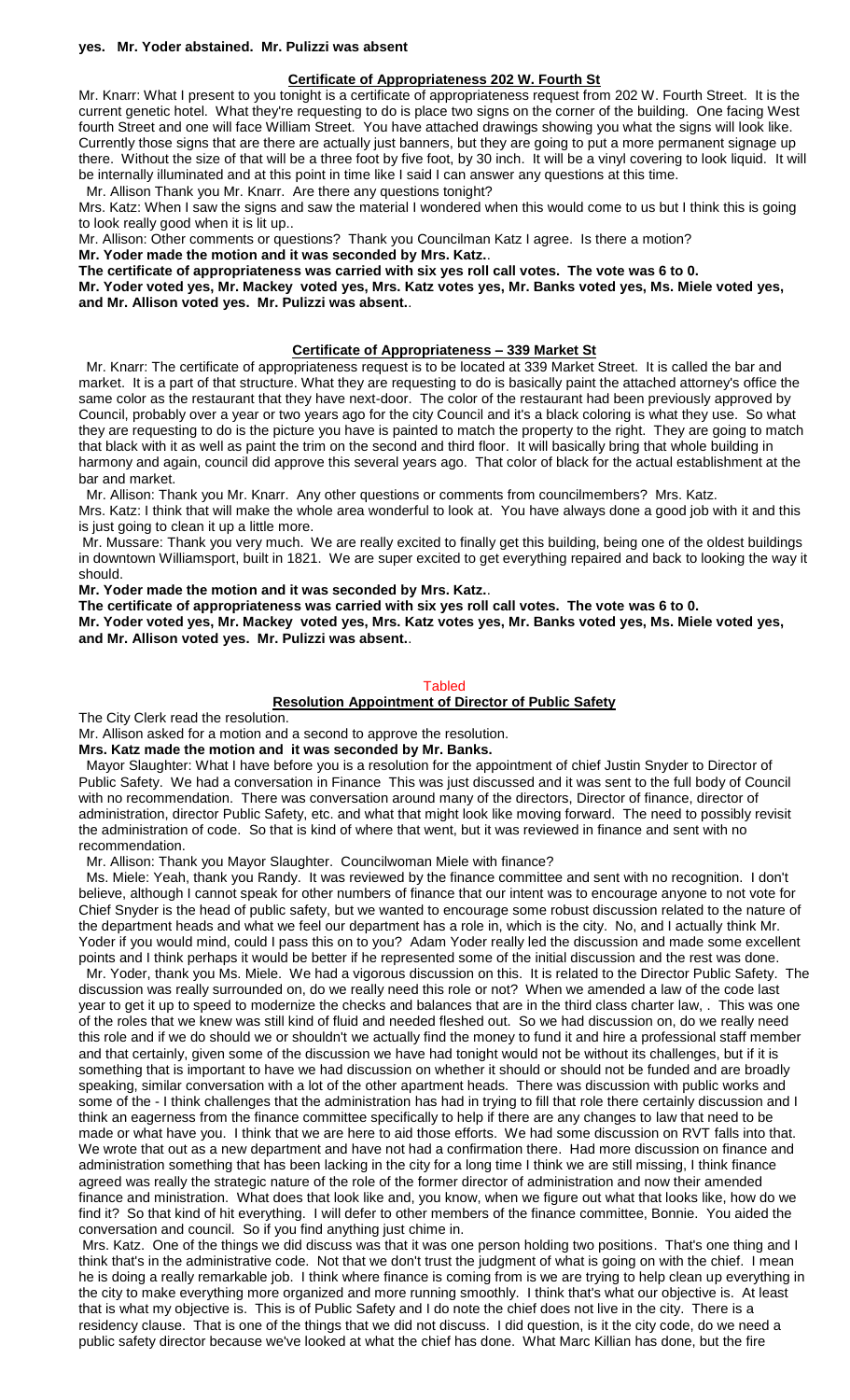department, what the codes do when there are situations that come about that we need all hands on deck. I think the department heads really do take charge and I do think they do a wonderful job. We have seen that in the last two years as far as some of the what has been presented to us with protest and so many other things did we know what they have done for that we know what they have accomplished, I am going to say, do we need a public safety director? I know that these men have done remarkable jobs.

Mr. Yoder: Randy if I could jump in on that question for the third Class charter we do not have to. We don't really technically have to have any - nothing is really laid out aside from a reference to director of administration, which is optional to answer your question, Bonnie. A couple of the specific points that Bonnie was starting to hit on that we discussed particularly about this directorship that I had expressed were the root of my hesitation to support this. There's no specific direction of Chief Snyder. I agree with you Bonnie, he is doing a fantastic job so far. There's a lot of good stuff going on the police department. From a strategic planning perspective, which we discussed briefly at a different meeting, one of our lost ones in person recently paid I am excited to see and in addition to that he is still learning the job and, you know, I think pulling that focus off of him a little bit may not be wise given the needs of our Police Department and the impact of the police department has on our community year after year. Those were some of the specific points we discussed in finance. I will yield the floor this time. I have spoken enough probably.

 Mr. Allison: Yes and as I said before. I was able to listen in to that conversation. It was very interesting and we have talked a lot about administration. A couple thoughts came to me and the mayor and Chief Snyder could answer some of these. I am not familiar and I'm not sure any of us are familiar how much being public safety director affects the chief of police who has been holding that before the former mayor held it for a while. How much that, that comes into play on a daily basis because as I thought about the public safety director, it seems like you come to the forefront when there is a crisis or an emergency kind of situation and it does not need to be negative. We had protests downtown early last year and they were all peaceful and great, but we still had to organize and have caution. So I do think, my thinking, when there is something like that or when we have the national social show up in Brandon Park. I think it does have to be somebody from Public Safety in charge as a coordinator. So that is just the way things function. Somebody has to be tying all of the loose ends together. So as I was listening to the conversation on Tuesday I thought, do we need a public safety director or do we need an emergency, a public safety emergency coordinator position. Someone that would be responsible in those particular instances to work and bring everything together. As I said I don't know how much the public safety director comes into play on a daily basis in the job. So perhaps the mayor and Chief Snyder could talk a little bit about that.

 Mayor Slaughter: Sure on a day-to-day basis I would say not a whole lot. Obviously as you mentioned we had some events and if there's some type of critical emergency or event happening in the city the director of Public Safety would clearly take the lead and coordinate some of the Public Safety personnel with others. Whether it's local county, state, federal, whatever the case may be. As far as the internal operations and things of that nature. I will defer to chief Snyder because obviously on a day-to-day I am not doing the actual operational side of things as far as it relates to the police and fire codes, etc. So I will defer to chief Snyder on that one. I will also say to come of the conversation a little bit when we talked about multiple roles as any person holding it. That's kind of what led to the discussion around director of an administration and the director of finance as it stands right now for the administrative code that is the same person. So that's what led to our discussion. We want to split that out and not have the same person be director of administration, director of finance because then technically the director of finance would be reporting to themselves, which is kind of what we want to get away from.

Mr. Allison: A little counterproductive there. Chief Snyder. We would love to hear your look on all this.

 Chief Snyder: From a standpoint as a chief it is not something that would be interfering with day-to-day operations but it's more or less as you kind of pointed out there. It is going to be more or less being prepared and it set, and ready to go for when that major incident does happen. I did notice that we have not updated our emergency preparedness operational plan since 2017 and I also have been looking to see if there is a job description and I've not found one that is for the city. I don't know if anyone has one available or knows of one from when we had those positions from before, but yeah it is not something that is going to be a day-to-day that you are dealing with. It is just being prepared for when the major incident does happen and what it does is it establishes a clear chain of command for when we deal with those instances. I look forward to working collectively with Chief Killian and some other stakeholders within the community to make sure that we have a plan in place so that if something were to happen that we need to deal with, we can deal with the things efficiently and appropriately. So I don't know if that answers your question sir.

 Mr. Allison: It does actually. In a sense, well it's a part of the third class city optional code about a director, but other than that, in some ways that's a legal definition, but that is semantics of what we call a person. The - there will be someone involved in a public safety crisis or emergency - - law enforcement agencies up and down the whole spectrum, but - so we need somebody in that position I believe, but yeah. What form, function or shape does not take in terms of leaving I guess, or designating?

Ms. Miele: Randy, I think and I interject a little bit of historical perspective on the position?

Mr. Allison: Yes. So to my recollection and some correct me if I'm wrong.

Ms. Miele: It seems that under Mary Wolf, it organized the initiative code to add the department codes in the city. One of them was the director of safety. The concept behind it was either at the outset was actually less the person that did, I would imagine emergency preparedness, but I think it was also budgetary oversight in particular of the police and fire department. The idea was that that person would help manage claims within the police and fire departments and sort of manage our overarching Public Safety policy. I am not saying that that position is - that that happening within the city is necessary, but to the point of whether or not we need a public safety director I would say, we also perhaps need a definition of that for us to resolve a public safety director. If the job of who is the public safety director is to organize preparedness amongst the department, obviously that safety director could and should, from within our public safety. - The sort of boroughs, bureaus within Public Safety then that person should probably not be a chief of one of the departments and bureaus. So I think that is really the discussion that we need to have and we do not need to have it this evening, but that to me was the meat of the discussion about public safety director. What is that role? How do we define it and how do we codify. I don't think we need to codify by ordinance, but we codify it by ordinance in the city. Then that determines whether or not we want someone from our existing Public Safety forces serving us as a director or not. As I said we're not codifying that this evening. Chief Snyder is clearly the person, or would clearly do an excellent job in organizing preparedness in the city so I see no reason to withstand this evening. Thanks. Mr. Allison: So a hypothetical. Suppose we were not having this discussion the night and emergency came up next week. I assume that we would revert to the model that has been used all along with the person called the person called the public safety director. The mayor designating who is going to be in charge at that moment and overseeing it.

 Chief Killian To add a little bit to the conversation here and this is not by any means to, you know, sway discussion one way or another, but to answer your question a little bit. The Bureau fires had responsibly for emergency management. No for about 15 years with the fire chiefs typically holding a role of emergency management correlator, which I have no for - since I became chief and we work - all of our public safety agencies work close together. So to your point I think regardless of the position we are all going to, you know use our areas of expertise. It is that - if that emergency is a protest we are going to lean more heavily on the police department with their expertise in the area.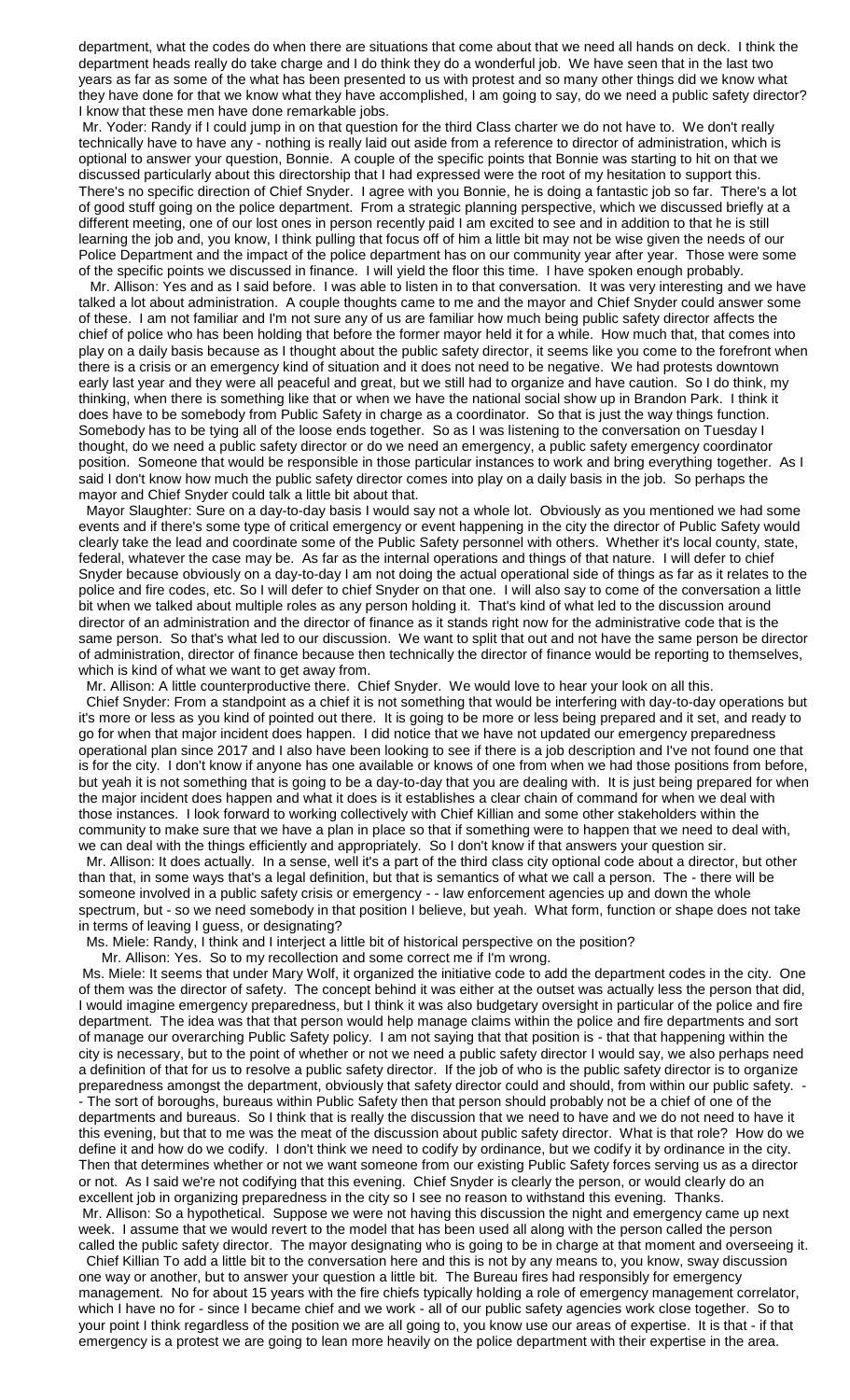That emergency is a flooding of them or a large disaster we are going to lean more on fire department and emergency management because of our expense in the area. There's definitely a collaborative effort there no matter what. Regardless of a person designated as to who is in charge. Our goal is Public Safety. You mentioned emergency preparedness a couple times and Chief Snyder mentioned that emergency operations plan, that is something we maintain consistently the last full scale update of the as Chief Snyder mentioned was in 2017 and that's under revision no and some substantial revisions and changes through work from the public safety department spit just to add some context to the conversation regarding the roles that we are all currently filling right now.

Chief Snyder: I think to that point little bit, to add a little bit further his chief Killian is able to bash his chief of fire obviously and also emergency management and that does not take away from his daily operations as the chief of our fire department. I think in the same manner, obviously it is up to city Council, but I don't think director public safety would necessarily take away from the daily operations of the Police Department. If we do want to revisit as far as having that discussion around what we want the director of public safety job to look like. That's whether we want it to be the operational side as far as doing events and things of that nature. That's your emergency situation, or do we want it to be around the oversight of the financials and the general direction of the public safety department. As Councilwoman Miele said that's a conversation we can have and I'm happy to have that conversation.

Mr. Allison asked: Is there - is this an urgent decision that we need to make?

 Mayor Slaughter: As you mentioned I think you know if we were, hopefully not, but if there was to be a natural disaster next week obviously the public safety personnel works extremely well together and at that point I would designate someone clearly, but - - while back and watching everyone interact in all the volunteer departments. As Chief Killian said, they are accustomed to working really well together and I don't believe there would be any breakdown in the command structure necessarily, but if there is another, if there is a major event. If we have a flood or something of that nature, and interim I would designate - you know, if they are absent of council proving or appointing the directorship. Mr. Allison: Anybody else from council? Anybody have any comments? So we have talked about a lot of different things. So should we, what is Council's consensus to table this and have more of a discussion with the administration on what it will look like or are most people okay with passing this tonight?

Ms. Miele, : Randy I think the only person who has brought up a perhaps realistic objection was Bonnie when she mentioned that Chief Snyder does not live in the city and that we require the department.

Mr. Allison stated: That is a good point..

Ms. Miele: So I don't know Mayor slaughter if there was a mechanism to correct that or if that is actually something that we need to address a little further for speed.

Mayor Slaughter: That is probably something we need to address little further first in my opinion.

Ms. Miele: That had not occurred to any of us. I don't think during Tuesday's finance meeting and that to me is the one reason why we might not be able to complete this item today. So Norm is there any - what would the procedure before council to pass this without - for council to passes without Chief Snyder living in the city? Do we need to amend the resolution?

Mayor Slaughter : The other thing that I wanted to add is that Chief Hagan did not live in the city, but that would we need to do?

Ms. Miele: I think he did Derek when we initially appointed him, correct?

Mayor: Maybe he did. Maybe he did.

 Mr. Lubin: At one time there was a provision giving the appointee, telling him to move into the city. I don't have the ordinance book with me.

Ms. Miele: I think there still is Norm. I think it is 60 days, but the issue is that I don't think the chief is intending to move into the city. Mayor Slaughter am I wrong?

Mayor answered: I don't think he is at this point.

Ms. Miele: So it may not apply.

Mr. Lubin: You would have to amend the resolution to waive the residency requirement.

 Ms. Miele: So I guess that is the sticking point city Council. If the question of whether we should continue this discussion about department heads with the ordinance, B do we want to waive the residency requirement or make that part of the larger discussion. Sorry, and some residents I don't have a dog in this fight. I am just pointing it out there. Mr. Allison: I don't think that we are going to solve most of that tonight. My suggestion would be that we at least table it. I hear crickets.

Mrs. Katz: **If nobody is going to say anything I am going to make a motion to table it.**

 **Ms. Miele** Yeah if we feel that's the best route to go then I will **second that motion**.

**The resolution was tabled with six yes roll call votes. The vote was 6 to 0.**

**Mr. Yoder voted yes, Mr. Mackey voted yes, Mrs. Katz votes yes, Mr. Banks voted yes, Ms. Miele voted yes, and Mr. Allison voted yes. Mr. Pulizzi was absent**

### **Resolution #9189**

## **Resolution Authorizing Execution of Agreement between ADA Coordinator Janetta Green & City**

The City Clerk read the resolution.

Mr. Allison asked for a motion and a second to approve the resolution

**Mr. Yoder made the motion and it was seconded by Mrs. Katz.**

 Mayor Slaughter this is to serve as ADA coordinator and the City of Williamsport. This is with our decree for city and the Center of Independent Living and it is the court order that we entered into that we have to retain an ADA coordinator. Ms. Green checks all of the boxes. She is qualified, she is certified and that she would be more - we had a discussion around this and finance but this was during finance. She would be on the policies, procedures. Making sure that all of the nonphysical items are in alignment with the ADA and were in compliance. So this was reviewed by Austin White, the City Solicitor, and finance and sent to the full body of council with a positive reccomendation. Mr. Allison: Thank you Mayor slaughter. This did go to finance.

Mayor Slaughter: Sorry we had a conversation also around, between the ADA court Nader and also Mr. Derry who will serve as our accessibility consultant. He looks at the physical side. It is probably going to be somewhere around the \$15-\$20,000 range in our recommendation tonight after speaking to Mr. Paul bought the couple days is the contingency legislation line for the ADA positions.

 Ms. Miele I think this is a contingency here. It is a legal contingency today. Yes, this was reviewed by the finance committee and we had discussion around the specific role between Ms. Green and Mr. Derry. The resolution is making sure we have policies in place and Mr. Derry is making sure that we have appropriate physical structures in place to serve the handicap publishing. Ms. Green has all of the appropriate certifications. She has estimated the time that she will need to serve as our court adminitor before we perform Mr. (NAME?) is trying to occupation the role. About 33 hours to put policies and procedures to oversee Mr. (NAME?)'s treatment and etc. She believes that she can do the vast majority of that work from her home base in Harrisburg and will not need to obviously do a lot of travel to and from Williamsport to accomplish that goal. And so the finance committee, Bonnie I don't know why, but I cannot remember anything today. The finance committee forwarded this to the full body council with some sort of recommendation,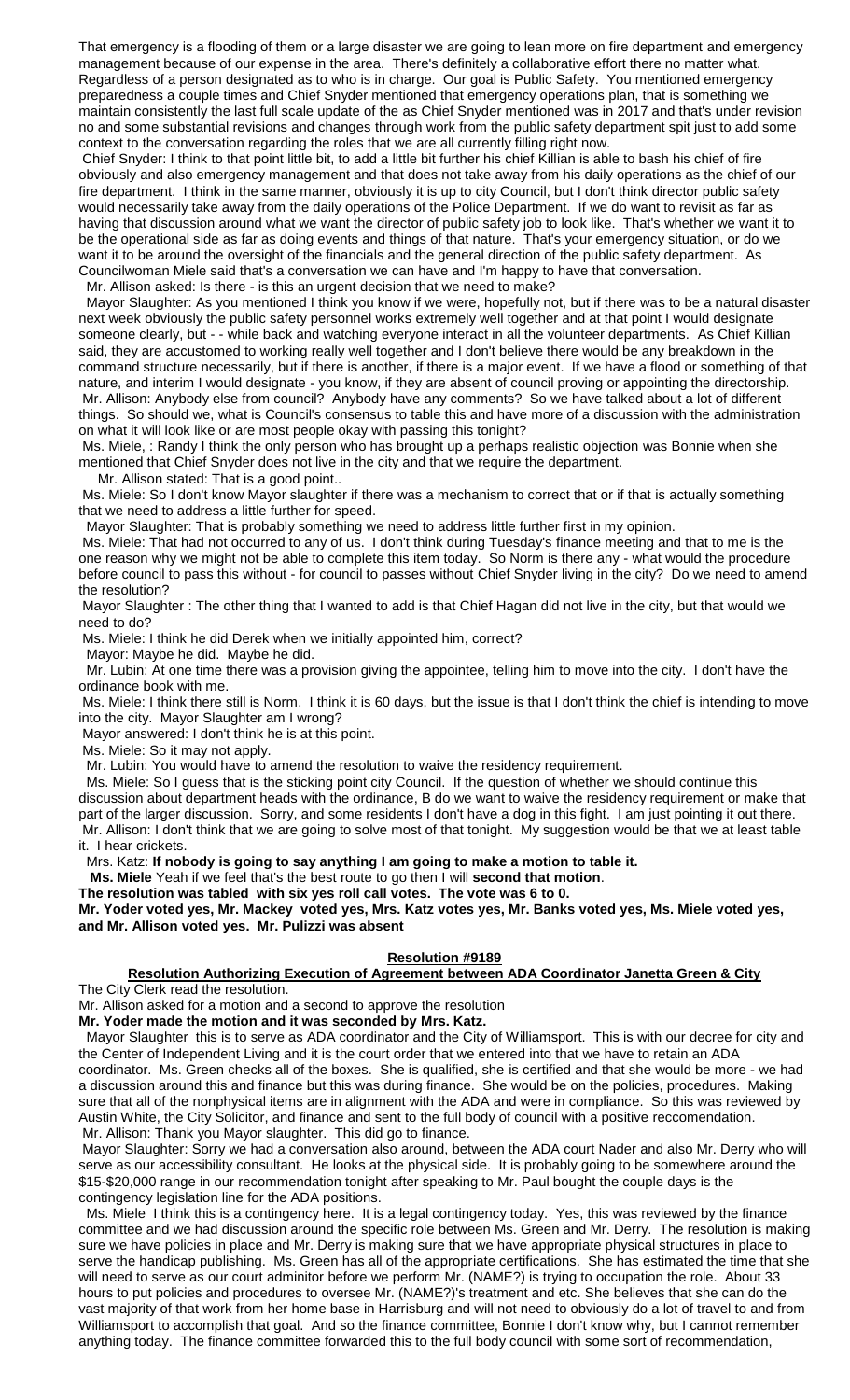Randy. This was sent to the full body of Council with a positive reccommendation.

With the caveat that the administration has to find it and they have. So we forward this to you with a positive recognition.

Mr. Allison: Great. Any other comments or questions from council?

Mayor Slaughter: Can I add one more. It would also be the HR. She will work with Molly Steel , also related to our policies, which may or may not affect the insurance side of things as well. So just upgrading everything to make sure across the board that we are in compliance even as it relates to insurance and items around that.

 Mr.Allison I guess the only thing I would add to that is that one of her duties, this will not be an ongoing thing. One of her duties will be too train the designated city ADA court Nader, which will be Mr. (NAME?) who will be trained to fulfill this position as part of his duties encodes. So this is not a black hole where we are going to be throwing thousands and thousands of dollars and continually. Going forward once the training is done we will have an ADA coordinator on staff to take care of those things because it is an ongoing need to have that advisement and that special skill, and knowledge. So that is helpful.

Mr. Allison asked for a vote on the resolution.

**The resolution was carried with six yes roll call votes. The vote was 6 to 0.**

**Mr. Yoder voted yes, Mr. Mackey voted yes, Mrs. Katz votes yes, Mr. Banks voted yes, Ms. Miele voted yes, and Mr. Allison voted yes. Mr. Pulizzi was absent**

## **Resolution #9190**

# **Resolution Authorizing Execution of Agreement between Accessibility Consultant, Mark Derry & City**

The City Clerk read the resolution.

.

Mr. Allison asked for a motion and a second to approve the resolution **Mrs. Katz made the motion and it was seconded by Mr. Yoder**

Mayor stated this is very similar resolution here as the previous one. As was noted just a minute ago, Mr. Derry will serve as the accessibility consultant, again per our consent decree. This is needed. He is East Lake, Derry and

Associates LLC and he is qualified and certified. His roles and responsibilities will be as was noted on the physical aspects of the building and one item that we also talked about in finance on Tuesday was obviously we are going to be - we already vacated City Hall so in the interim as that is condemned until future mitigation and discussions between council and administration. That building will not be looked at at the moment by Mr. Derry or Ms. Green. We will get Trade & Transit I and II along with RVT to make sure they are in ADA complaint. So those are the buildings that Mr. Derry will review for ADA complaints. This was forwarded with a positive regulation with the caveat that we identify of where we are coming from. Again legislative contingency is our recognition.

Mr. Allison: Thank you Mayor slaughter.

Ms. Miele: Finance review this and forwarded it to the full body council to my recollection. The me of the discussion really, as of right now, maybe this is outlined by Mayor slaughter, the point is to have Mr. Derry come out and inspect our city buildings. We know that they pretty much have no handicap violations within those structures because those structures were all built within the last 20 years. It was my suggestion, and I think the other members of the finance committee agreed with me, I will refer to them in a moment. If Mr. Derry is coming into the area we make every effort that we can access the exterior and interior of the city building that we have recently been utilizing so that we can get a fuller picture of the needs within that structure, which would help us, I think develop a game plan moving forward with what we will be doing with that building as well, and frankly if the city were to decide that we were no longer utilizing that structure it would probably be of some use to any new owners. It seemed to me that it was likely to be a better use of our money to have them evaluate all of the structures within the city simultaneously if he is coming. Aside from that, Mr. Derry has said that he will make the most efficient use of his time possible because he would like us to give him a positive recognition and we appreciate that. It seems as though everything is in line with the country. Mr. Derry if you are still on the culprit remind me, you had said that you had a slightly lower hourly rate for another service. It was \$150 an hour and no I cannot remember what that service was.

Mrs. Katz: It was for plans.

Ms. Miele: So in terms of the ramps and the elevator work that we are having done. Mr. Derry also says that he is familiar with older structures and look for workarounds that don't hurt the budget and don't ruin the nature of older structures in terms of meeting handicap structures that might serve us in this case. That said Mr. Allison as I mentioned before this was forwarded - - thank you.

Mr. Allison: Thank you Ms. Miele. Other comments from councilmembers?

Mrs. Katz: The only other thing is that Mr. Derry said that he would try to get everything done as far as going to the buildings within two days and it would probably take him four days to get the reports together to us. He is very costconscious of what is going to be done here.

 Mr. Allison: Yes. That was nice to hear that plan spelled out. Okay I hear no other comments or questions. Mrs. Frank with a motion please.

**The resolution was carried with six yes roll call votes. The vote was 6 to 0.**

**Mr. Yoder voted yes, Mr. Mackey voted yes, Mrs. Katz votes yes, Mr. Banks voted yes, Ms. Miele voted yes, and Mr. Allison voted yes. Mr. Pulizzi was absent**

Certificates of Appropriateness - HARB

Item 1. Fortunate Sons Properties LLC

857 West 3rd St

.

- A. Approximately 21" red stripe in Benjamin Moore color HC-181 Heritage Red on West, North, and East walls.
- B. Approximately 3" green stripe below red stripe and on corners of front foyer in Benjamin Moore #559.

C. Crazy tomato sign attached to current sign posts on corner of Maynard and Third Street.

Item 2. Mirabito Properties 924 West 3rd St

- A. Scrape and sand loose and peeling paint
- B. Caulk all gaps and cracks
- C. Paint porch in same color
- D. Paint trim in same color
- E. Paint windows in same color

Item 3. McCormick Law Firm

835 West 4th

- A. Remove existing roof
- B. Install ice and water weather guard
- C. Wood repair, if necessary
- D. Install shingles (match existing)